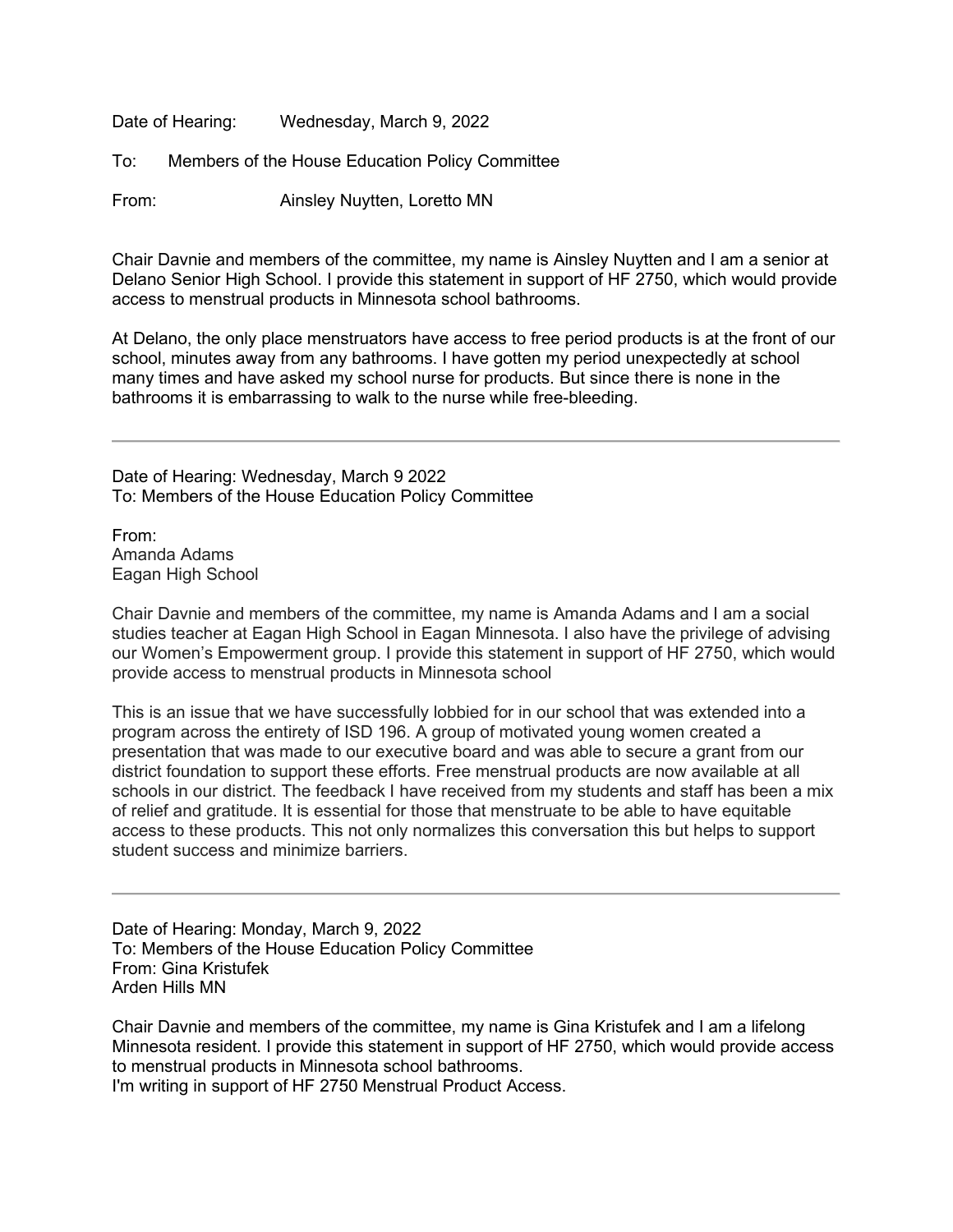I believe that Minnesota's schools should have menstrual products available for our students in grades 4-12. School lavatories should be equipped with the basics: menstrual products, toilet paper, water, soap, mirrors, urinals and toilets.

I've worked at Roseville Area High School for nine years and can attest that the unavailability of menstrual products keeps some of our most vulnerable students at home a few days each month. We need these young minds in school every day. Please support funding for this basic hygiene need.

Date of Hearing: Wednesday, March 9, 2022 To: Members of the House Education Policy Committee From: Jeffrey Her Saint Paul, MN

Chair Davnie and members of the committee, my name is Jeffrey Her and I am a Minnesota public school student. I provide this statement in support of HF 2750, which would provide access to menstrual products in Minnesota school bathrooms.

My name is Jeffrey Her and I'm writing to express my strong support for HF 2750. Putting menstruation products in bathrooms will enable students to not have to worry about having it on hand. Allowing them to perform better at school. Menstruation cycles happen at very random times. Could be in the middle of the night or middle of class, making it accessible to those who need them would be a great idea.

Date of Hearing: Wednesday, March 9, 2022 To: Members of the House Education Policy Committee From: Jessica Edelheit, St. Louis Park Middle School

Chair Davnie and members of the committee, my name is Jessica Edelheit and I am a tenured teacher at St. Louis Park Middle School. I provide this statement in support of HF 2750, which would provide access to menstrual products in Minnesota school bathrooms. We can all agree that students staying in class is a priority, as that's where the growth and learning happens. When females are menstruating they often need to go to the nurse to get supplies before they use the restroom. This results in students being out of class for 10-15 minutes.

To have period products available in bathrooms would help get our menstruating students back to class in a timely manner. Some teachers pay out of pocket to keep a supply of products in our classrooms to avoid this and teachers are already supplying pencils, notebooks, books, and more. In addition, it's time we got over hiding pads in our pockets and being embarrassed about our natural selves. Today's girls should be able to rewrite the history of what it means to have their period at school.

Student voice is important and we need to honor their voices and needs by supplying them with period products in an easily accessible place that is not dependent on their teachers' paychecks.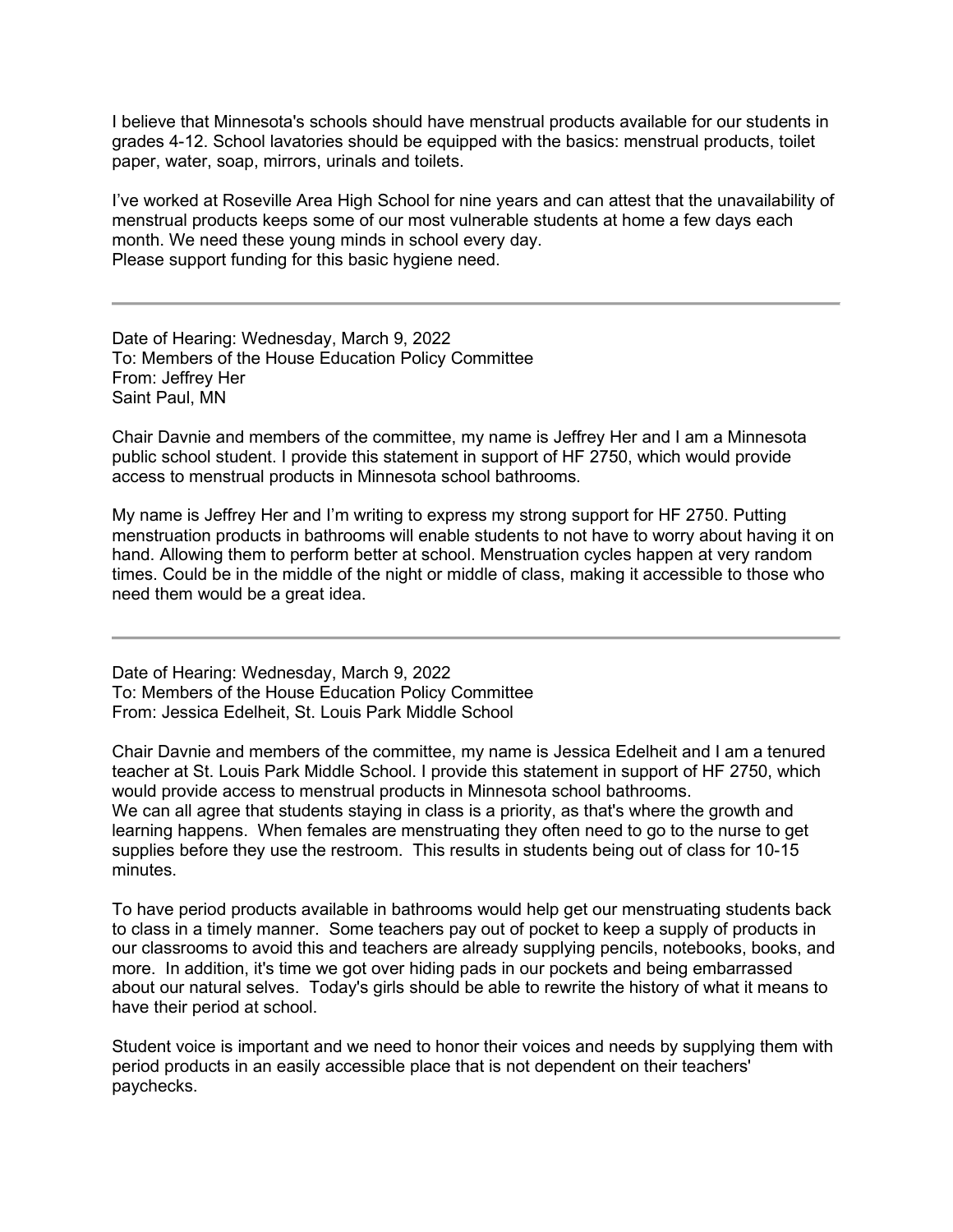Date of Hearing: Wednesday, March 9, 2022

To: Members of the House Education Policy Committee

From: Katie Wegman, Delano, MN

Chair Davnie and members of the committee, my name is Katie Wegman and I am a senior at Delano High School. I provide this statement in support of HF 2750, which would provide access to menstrual products in Minnesota school bathrooms.

There is clearly a problem that females of all ages are dealing with, yet there is a rather simple solution that is not being acted on to help the issue. I can't count the amount of times that I have gotten my period in school without having a menstrual product in my possession. It's embarrassing to have to bleed, walking around the school, asking other girls if they have any menstrual products in order to stop your embarrassment and flow.

Date of Hearing: Wednesday, March 9, 2022

To: Members of the House Education Policy Committee

From: Larissa Gust, Delano, MN 55328

Chair Davnie and members of the committee, my name is Larissa Gust and I am a senior at Delano Senior High School. I provide this statement in support of HF 2750, which would provide access to menstrual products in Minnesota school bathrooms.

The only place I am able to get free products is in the nurse's office at the front of my school. When I was in 7th grade I got my period for the first time. I was not expecting it and didn't really know what to do, so I asked my teacher if I could visit the nurses office. I was on the complete opposite end of the school and had to walk with toilet paper for a pad. This affected my ability to fully engage in school because I was worried about how many pads I would need that day, where I could get them that was close to my classes, and how I was going to catch up with the math lesson I missed because I had to walk all the way across the school for a pad.

Date of Hearing: Wednesday, March 9, 2022 To: Members of the House Education Policy Committee

From: Maddie Johnson Crystal, MN

Chair Davnie and members of the committee,

My name is Maddie Johnson and I want to express my strong support for HF 2750. Making menstrual products available is incredibly important in supporting both the physical and mental wellbeing of students. As a menstruating person, I remember the stress of being in middle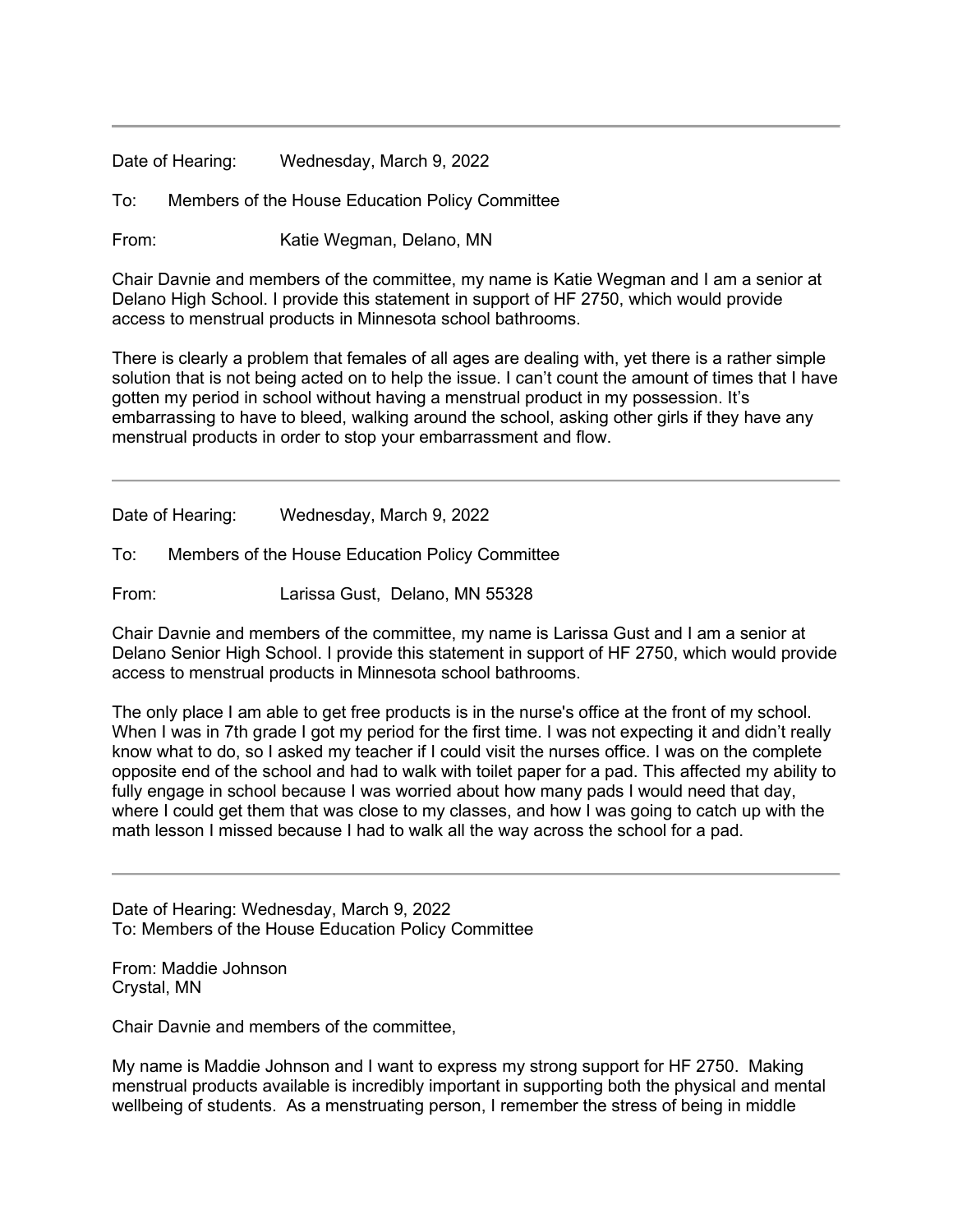school and high school and worrying about having enough menstrual products stocked in my backpack. I actually bled through my clothes on one or two occasions at school because I had unexpectedly run out of products and was too embarrassed to ask anyone for a pad or tampon. I hope that HF 2750 can help to destigmatize menstrual products by ensuring they are available to anyone who needs them, which ultimately sets up students for success.

Date of Hearing: Wednesday, March 9 2022 To: Members of the House Education Policy Committee

From: Michelle Vohs Minneapolis, MN

Chair Davnie and members of the committee, I provide this statement in support of HF 2750, which would provide access to menstrual products in Minnesota school bathrooms.

My name is Michelle Vohs (she/her) and I am writing to express my strong support for HF 2750, as I believe all people deserve proper health care products, including menstrual products. As a young person who menstruates, I remember feeling embarrassed and uncomfortable asking friends for a pad or tampon. There is a lot of stigma around menstruation products, and high school was already awkward enough to begin with. Not everyone has access to these products, so ensuring access to menstruation products where our youth spend a majority of their day is important to me. Youth and young people are our future, and we want to give them tools for success.

Date of Hearing: Wednesday, March 9, 2022 To: Members of the House Education Policy Committee

From: Molly Kovacs Fridley MN

Chair Davnie and members of the committee, my name is Molly Kovacs. I provide this statement in support of HF 2750, which would provide access to menstrual products in Minnesota school bathrooms.

I strongly support HF 2750 providing menstruation products in MN schools. I remember struggling to find time between classes to run to the bathroom and make it to my next class on time. We currently have them at my place of employment and they are very beneficial on those days where I am not prepared. I know everyone in the office appreciates them!

Date of Hearing: Wednesday, March 9, 2022

To: Members of the House Education Policy Committee

From: Nora Snyder, Richfield MN

Chair Davnie and members of the committee, my name is Nora Snyder and I am a 7th grader at Upper Mississippi Academy in St. Paul. I provide this statement in support of HF 2750, which would provide access to menstrual products in Minnesota school bathrooms.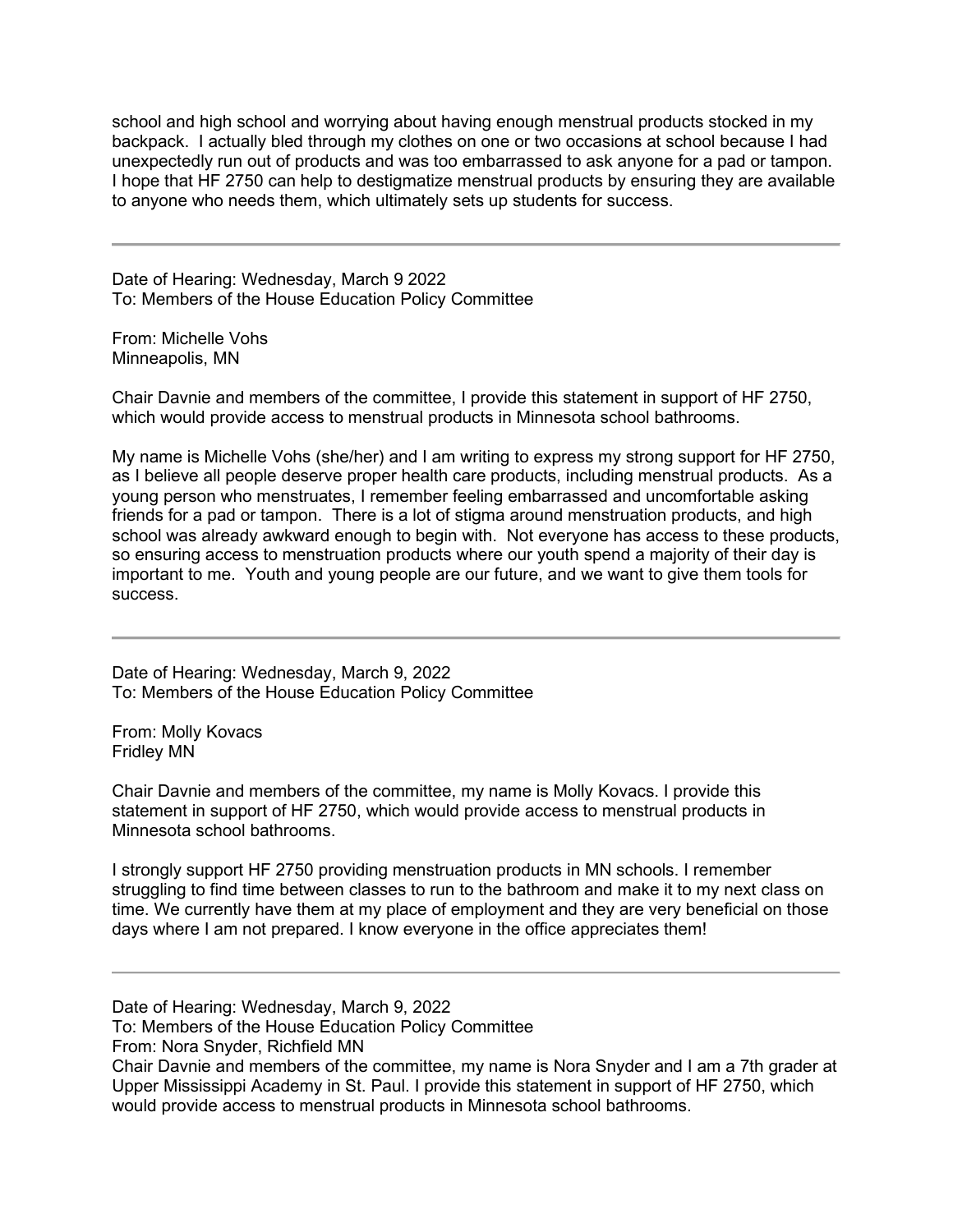Most middle schoolers are getting their first period, and they don't know when it's going to happen. They don't want to walk all the way back to a classroom or counselors office when they realize they are bleeding. And if classrooms have a bowl of pads or tampons by the door, people don't want to go there because that's awkward when you're a kid. I had a friend who was bleeding their pants and there were no tampons in the bathrooms, so they had to walk all the way to the office. Sometimes I forget to bring a tampon to the bathroom, so I'm just like, what do I do?

Some kids don't have the ability to buy good pads, so they try to use toilet paper. If we put tampons in there, they don't have to buy it. Also our school put them in the unisex bathrooms – the administration was worried that boys would ruin it. It has been weeks and there have been no incidents of boys destroying tampons or throwing them around. Thanks for your attention and consideration.

| Date of Hearing: | Wednesday, March 9 2022                         |
|------------------|-------------------------------------------------|
| To∶              | Members of the House Education Policy Committee |
| From:            | Robin Phillips, St Louis Park, MN               |

Chair Davnie and members of the committee, my name is Robin Phillips and I am the executive director of The Advocates for Human Rights, headquartered in Minneapolis. I provide this statement in support of HF 2750, which would provide access to menstrual products in Minnesota school bathrooms.

Equal access to education and health are fundamental human rights. Recent data indicate that nearly one in five girls has missed school because of lack of access to menstrual products. Removing this barrier to full access to education is a relatively small effort that will have a big impact.

Date of Hearing: Wednesday, March 9, 2022 To: Members of the House Education Finance Committee From: Taubie Sanders Golden Valley, MN

Chair Davnie and members of the committee, my name is Taubie Sanders and I am a senior at Hopkins High School. I provide this statement in support of HF 2750, which would provide access to menstrual products in Minnesota school bathrooms.

Putting free period products in bathrooms will enable all menstruating students to feel comfortable and focus on school. I, and many of my friends, have experienced the embarrassment and discomfort that comes with not having a pad or tampon when you need it and it disrupts your day making learning difficult. All menstruators deserve to be able to have their basic needs met at school.